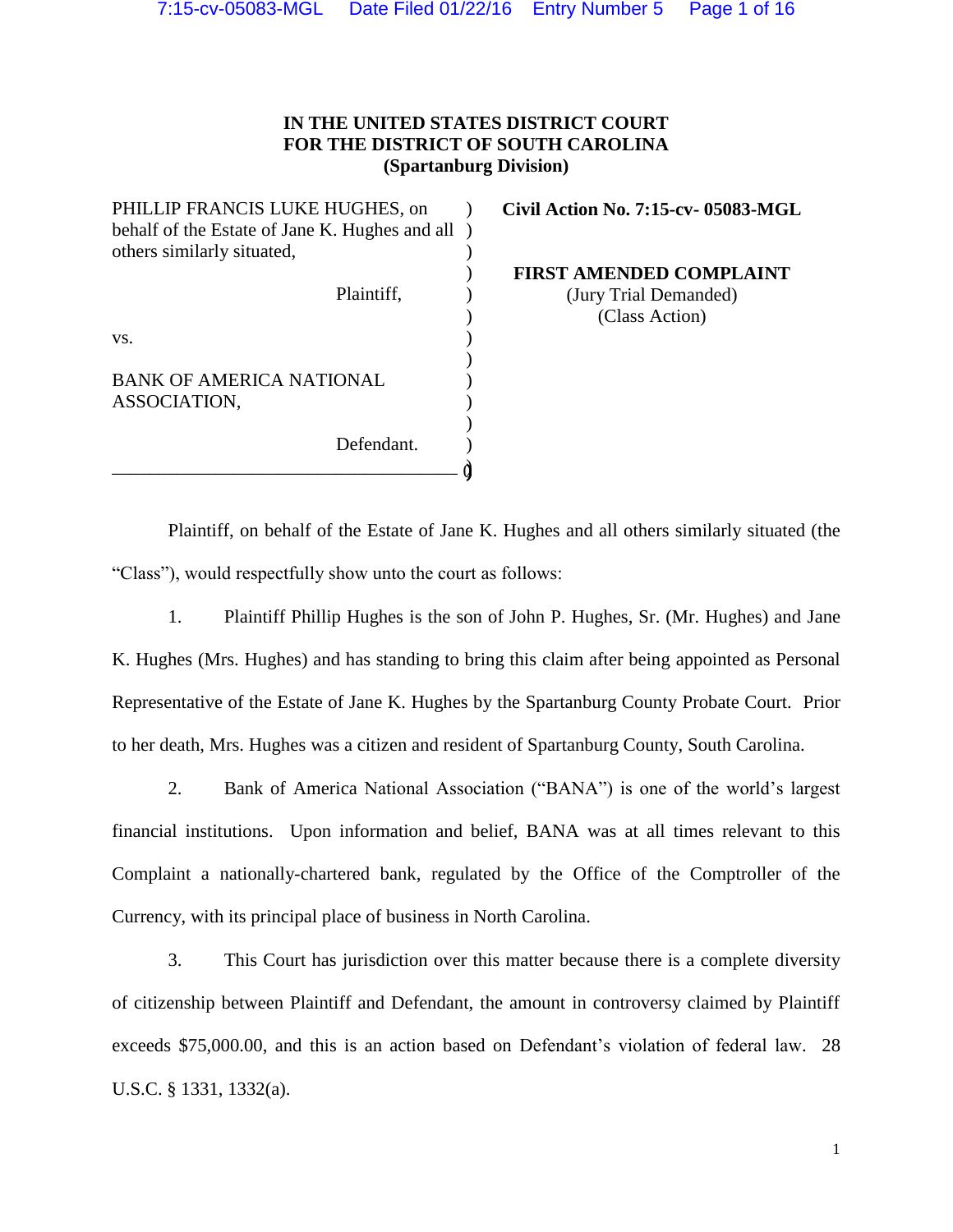4. Venue is proper because a substantial part of the events or omissions giving rise to Plaintiff's claims occurred in Spartanburg County, South Carolina. 28 U.S.C. § 1391(b)(2).

# **FACTUAL ALLEGATIONS**

5. At all relevant times, BANA and its agents marketed a purportedly optional financial product promising "mortgage protection" to its clients. Such plans, including BANA's "Line Protection Plan," are essentially a specialized life insurance limited to paying specific portions of a mortgage payment under specific conditions. These plans are marketed, usually marketed at the time of closing, as an *option* to assist survivors make mortgage payments following the disability or death of a mortgagor. A "mortgage protection" plan is *not* "Private Mortgage Insurance" (widely referred to as "PMI") which is *required* by lenders to protect a mortgagee in case of default by a mortgagor.

6. BANA, and other companies, market mortgage protection plans because they are extremely profitable. Such profitability has resulted in such abuses of unsophisticated customers that Congress has established explicit disclosure and authorization requirements to protect citizens from unknowingly being duped into paying for unwanted mortgage protection plans. *See, e.g.*, 15 U.S.C. § 1604, 1637(c)(5), 1639(l); 12 C.F.R. § 226.4.

7. On June 13, 2006, Mr. and Mrs. Hughes opened a line of credit from BANA in the amount of \$120,000, secured by a mortgage ("Mortgage") on their Spartanburg County homestead. The line of credit is governed by a document entitled "Bank of America Maximizer Agreement and Disclosure Statement" ("Agreement") also signed by both borrowers on June 13, 2006.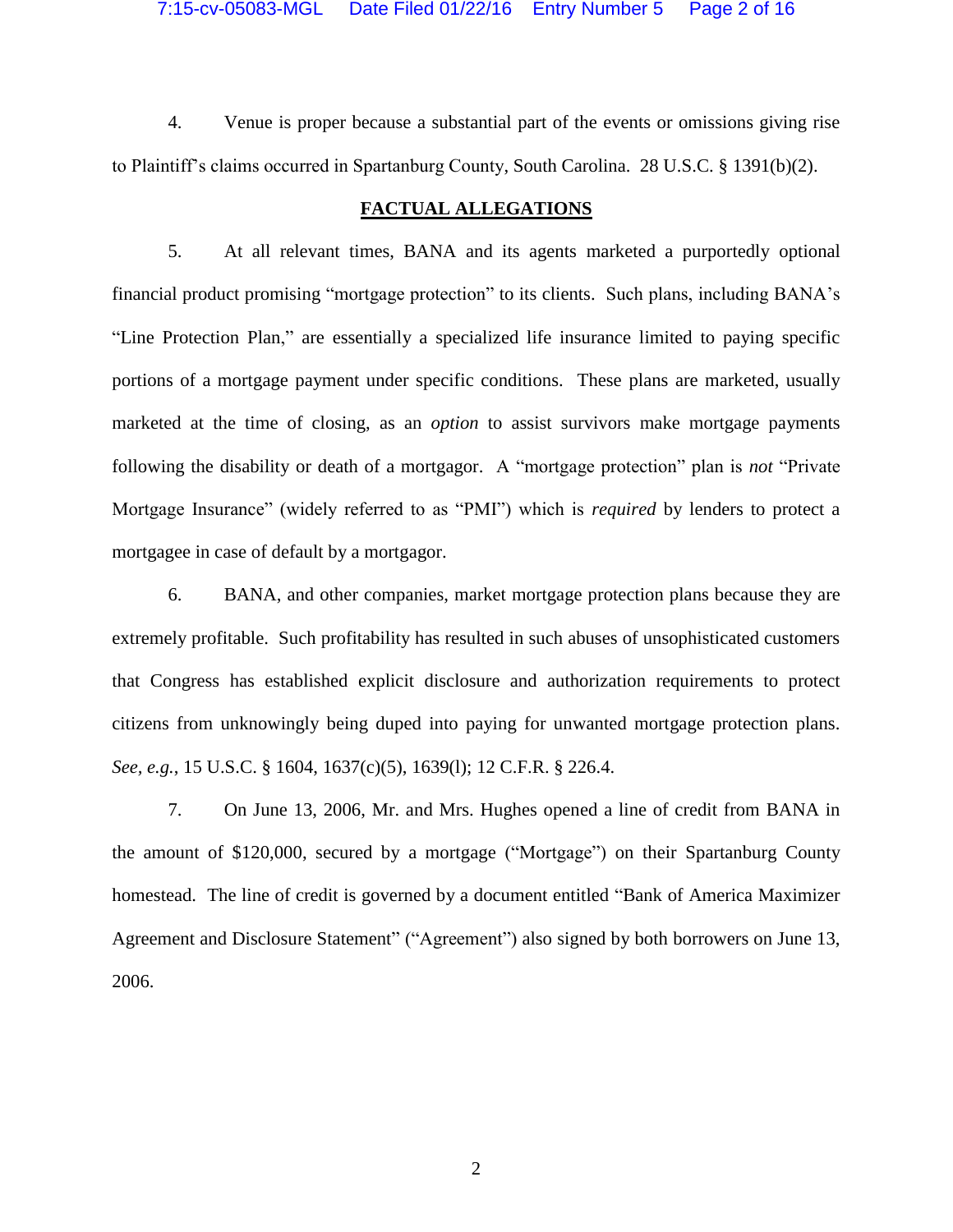### 7:15-cv-05083-MGL Date Filed 01/22/16 Entry Number 5 Page 3 of 16

8. At the same time, Mr. and Mrs. Hughes signed an acknowledgement and authorization ("Authorization") which allowing BANA to automatically draft "loan payments" from the Hughes's BANA bank account.

9. On the same date and, upon information and belief, during the meeting to complete the Mortgage transaction and in conjunction with the Mortgage and Agreement, BANA presented Mr. and Mrs. Hughes with a document entitled "Optional Line Protection Plan Addendum ("Addendum")." As stated on the form, the "Line Protection Plan only provides protection on the variable portion of your credit line" and "This Product Is Optional." As understood by the Hughes, if elected the Line Protection Plan allowed the cancellation of all or some monthly loan payments in the event of disability, accidental death, or involuntary unemployment. At the time that BANA presented the plan to the Hughes's, LPP offered six protection options, with the monthly fee ranging in cost from 4.5% to 13.5% of the minimum monthly payment on the borrowers' credit line.

10. The Agreement explicitly stated that in order to obtain LPP, the borrowers "must specifically request" the protection.

11. Mr. and Mrs. Hughes both signed a 2-page document captioned "OPTIONAL LINE PROTECTION PLAN ADDENDUM ("ADDENDUM")" acknowledging that BANA had provided them with the Line Protection Plan information and elected to decline this optional plan by clearly and conspicuously checking a box next to "DECLINE to purchase any Protection on this Credit Line" option. *See* attached Exhibit A (OPTIONAL LINE PROTECTION PLAN ADDENDUM dated June 13, 2006).

12. In June 2006, Mr. Hughes was age 86. Mrs. Hughes was age 86 in June 2006 and underwent major heart surgery, suffered from dementia, and experienced vision impairments,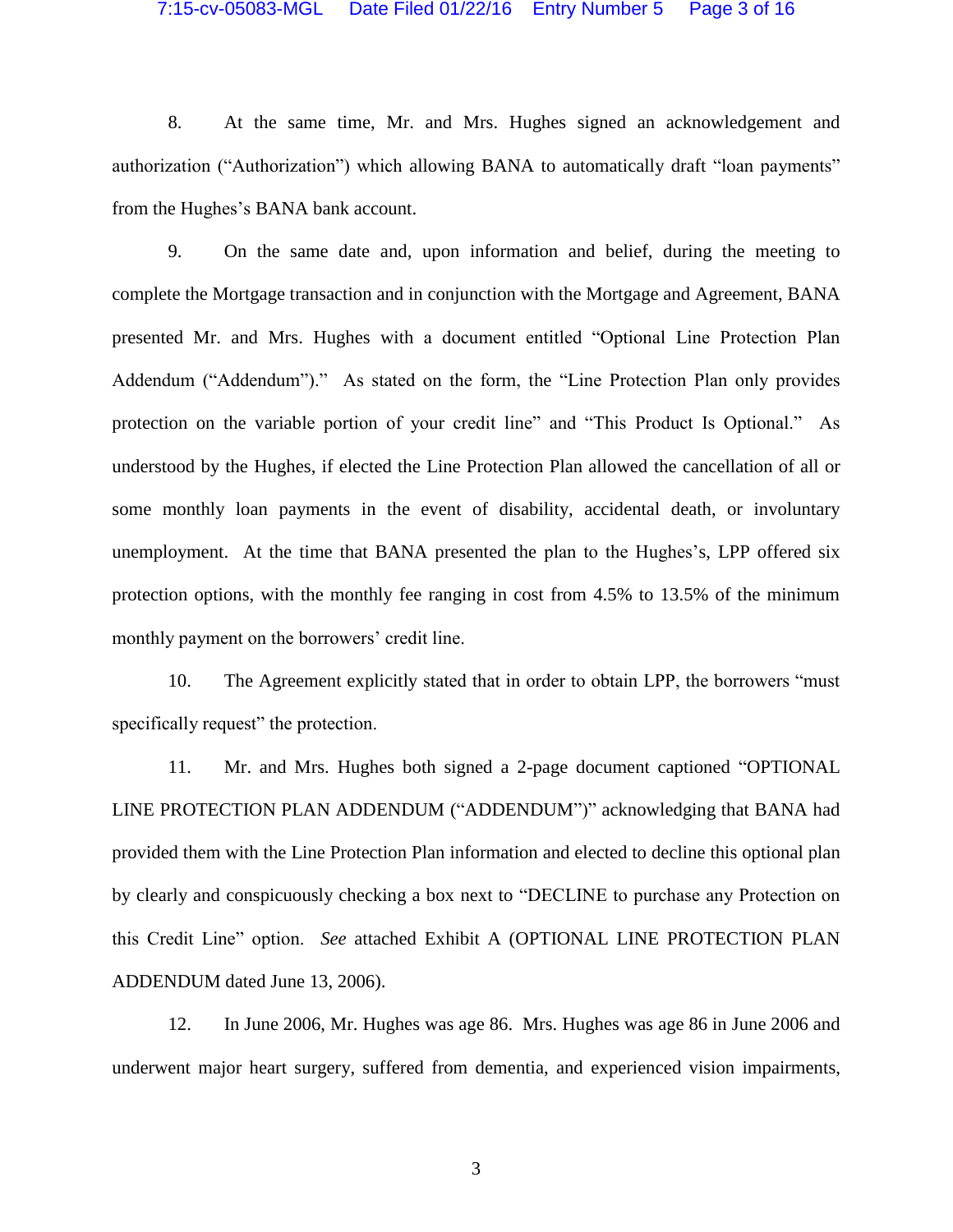### 7:15-cv-05083-MGL Date Filed 01/22/16 Entry Number 5 Page 4 of 16

including cataracts and eye surgery, from June 2006 until her death. Mrs. Hughes also suffered a broken hip after June 2006 that required hospitalization and extensive rehabilitation at White Oak Manor Nursing Home in Spartanburg, South Carolina.

13. John P. Hughes died on October 22, 2008, at the age of 87. Mr. Hughes left his estate to his wife, Jane K. Hughes.

14. Over six years after Mr. Hughes's death, on or around March 17, 2015, BANA sent a form cancellation notice addressed to the Mr. and Mrs. Hughes, informing them that the LPP would be cancelled on September 30, 2015. The notice also indicated that John P. Hughes was a "protected" borrower.

15. By letter dated March 17, 2015, BANA notified Mr. and Mrs. Hughes that "The optional Line Protection Plan will be cancelled on September 30, 2015," and that "You're no longer being charged for the Protection Plan as of April 1, 2015." *See* attached Exhibit B.

16. Curiously, the BANA notice also stated that "Going forward, any payments that would have previously been applied to Protection Plan fees will be applied to other amounts owed as described in your loan documents, unless refunded to you. If we apply the payment to other amounts owed and you later determine that you mistakenly paid Protection Plan fees and prefer to have a refund of these amounts, please contact us at 1.866.731.4210." Ex. B. at 1.

17. Although Mr. and Mrs. Hughes never elected to purchase any "Protection Plan," BANA sent a second letter dated March 25, 2015, stating that Mr. Hughes had selected "6 month, Involuntary Unemployment, Disability, Accidental Death and Hospitalization" protection at a monthly rate of 9.5% of the Hughes' Minimum Monthly Payment.

18. In response to an inquiry from Mrs. Hughes, BANA stated in a May 6, 2015, letter that "The Line Protection Plan (Plan) addendum for your Bank of America loan ending in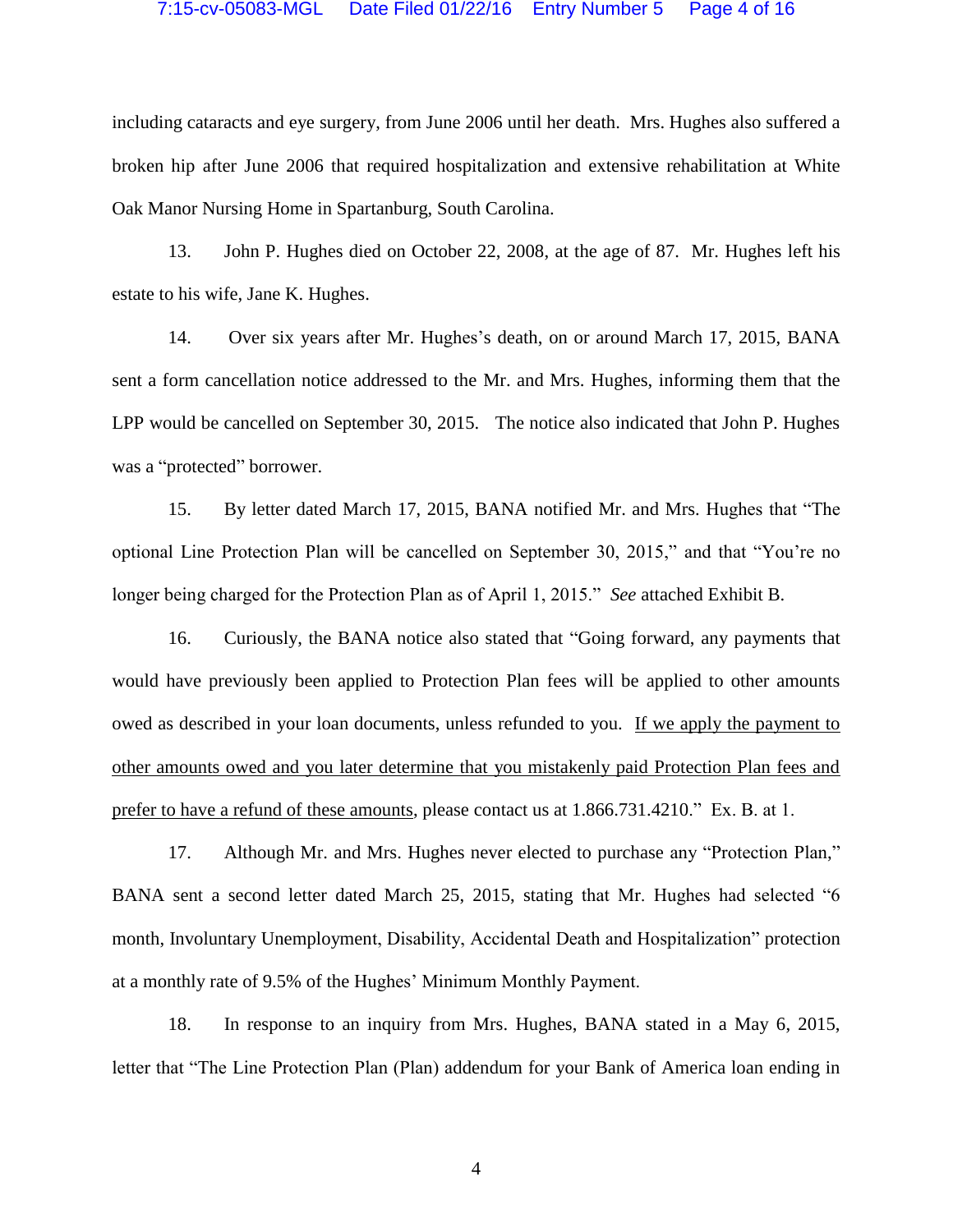### 7:15-cv-05083-MGL Date Filed 01/22/16 Entry Number 5 Page 5 of 16

4699 is enclosed, per your request" and enclosed an 8-page document entitled "OPTIONAL LINE PROTECTION PLAN ADDENDUM ("ADDENDUM")." *See* attached Exhibit C.

19. The 8-page "ADDENDUM" provided by BANA in May 2015 is not the 2-page "ADDENDUM" signed by Mr. and Mrs. Hughes in 2006, and does not contain or provide for signatures or a place for election or rejection of the "protection."

20. In any event, BANA did not provide the 8-page ADDENDUM to Mr. or Mrs. Hughes before May 2015.

21. The Line Protection Plan premium did not appear on the mortgage finance charge disclosed to Mr. and Mrs. Hughes in 2006.

22. Before March 2015, BANA did not provide any statement, notice, or communication of any sort to Mr. or Mrs. Hughes revealing that BANA believed that the Hughes had elected any "Protection Plan" or that an amount was to be or was being charged to them for such a plan.

23. To date, Plaintiff has been unable to locate, and BANA has been unable to provide, any documentation that Mr. or Mrs. Hughes ever elected or agreed to pay for any "Protective Plan" coverage of any sort.

24. Despite having declined to purchase the Line Protection Plan, BANA withdrew a monthly charge of \$28.40 from the Hughes's BANA joint checking account beginning on or about June 2006. This charge was ambiguously listed as "Ad Insurance Des:XXXXXX4374 ID: R# XXXXXXX1070 Indn:Hughes Sr, John P Co ID:XXXXXX4660 Ppd" and appeared amid numerous other monthly charges. *See* attached Exhibit D.

25. All other charges from BANA or its subsidiaries appearing on the Hughes's bank statements during the relevant period were clearly designated as transactions with "Bank of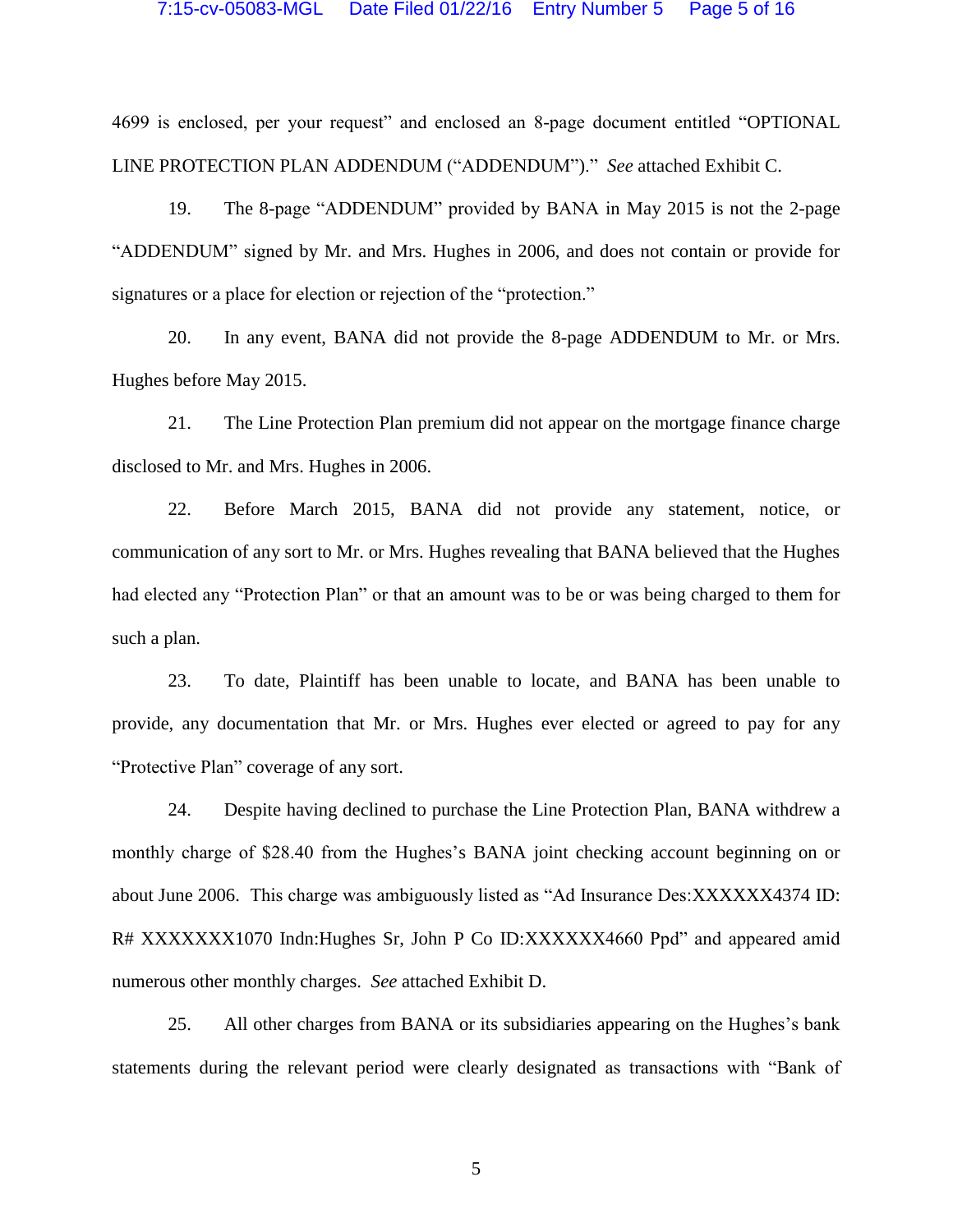### 7:15-cv-05083-MGL Date Filed 01/22/16 Entry Number 5 Page 6 of 16

America" or "BkofAmerica" and other insurance transactions were clearly identified with the name of the charging company (i.e., "Patrons Mutual," "Travelers Insur").

26. In addition, none of the numbers in the Line Protection Plan transaction description were related to the Hughes's BANA mortgage or line of credit.

27. As neither Mr. or Mrs. Hughes had elected Line Protection Plan coverage or had received any notice that BANA had ascribed such a plan to them, they were not expecting to be charged for any such service and they did not have any reason to expect that "Ad Insurance Des:XXXXXX4374 ID: R# XXXXXXX1070 Indn:Hughes Sr, John P Co ID:XXXXXX4660 Ppd" was a BANA charge generally or a "Line Protection Plan" charge specifically until receiving the March 2015 BANA notices.

28. Upon receiving notice of Mr. Hughes's death, on May 6, 2015, BANA declined coverage under the Line Protection Plan on the grounds that "[t]he death was the result of disease or treatment of disease or any medical treatment (and/or was not for the treatment of an accidental injury)."

29. Upon request, BANA refunded the payments drawn from the Hughes's joint account after Mr. Hughes's death.

30. BANA refused and continues to refuse to refund the payments drawn during Mr. Hughes's lifetime.

31. On June 3, 2015, Jane K. Hughes passed away, and Plaintiff was named as personal representative of her estate.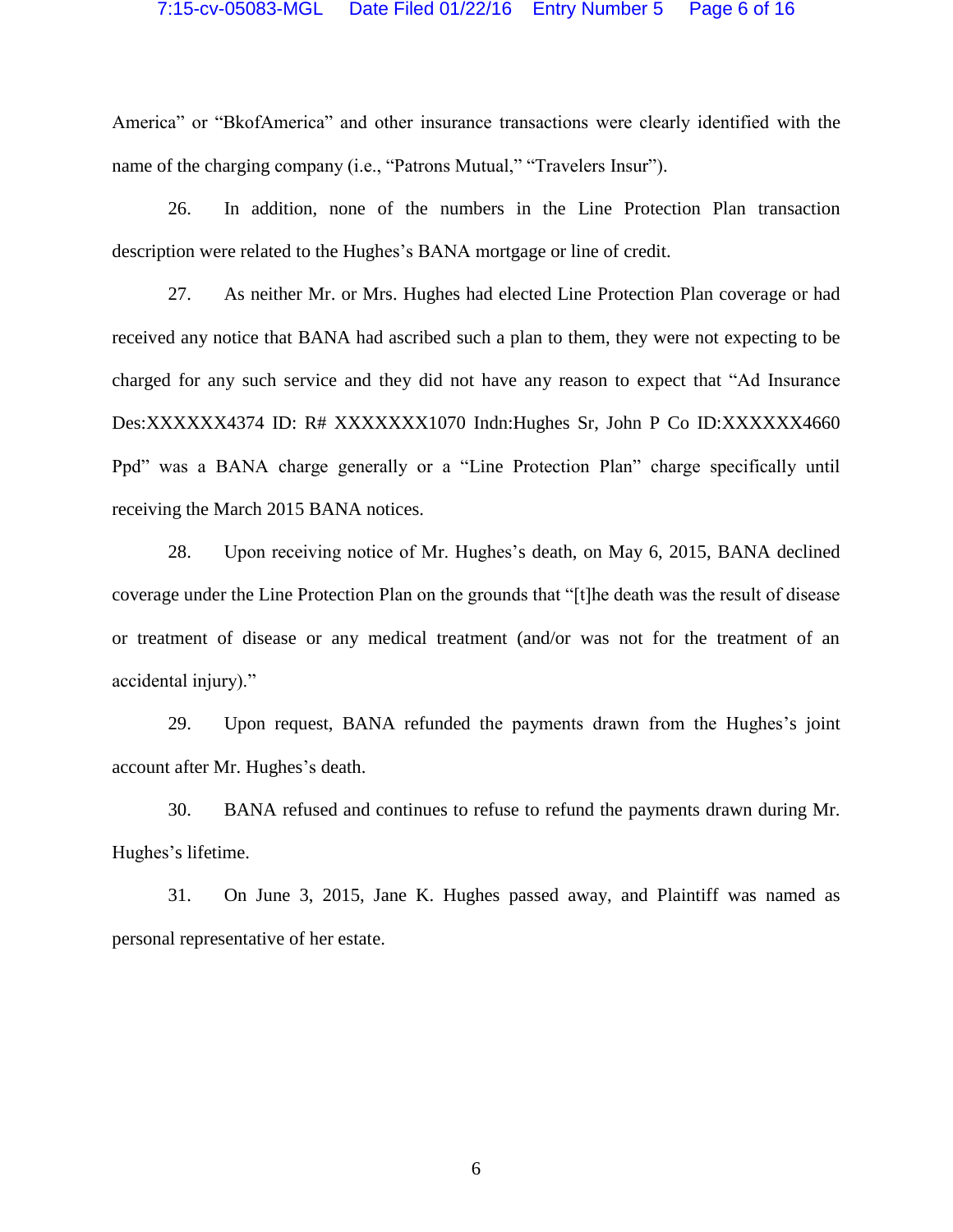### **ALLEGATIONS AS TO THE CLASS**

32. Bank of America has been involved in or condoned similar fraudulent "protection" plan schemes in the past. *See* http://topclassactions.com/lawsuitsettlements/lawsuit-news/2798-bank-of-america-credit-protection-class-action-settlement/.

33. Upon information and belief, the Line Protection Plan and similar "mortgage protection" plans are a very profitable business line for BANA.

34. The Named Plaintiff seeks damages on behalf of the Jane Hughes's estate and all other similarly situated against the Defendant in an amount to be determined at trial.

35. This civil action is brought by the Named Plaintiff as a class action on behalf of themselves and all others similarly situated under the provisions of Federal Rule of Civil Procedure 23.

36. The Class consists of BANA customers who, without the customer's express and informed written consent, were enrolled in and charged for a protection plan insurance products known as "Borrower's Protection Plan" and "Line Protection Plan."

37. Under Federal Rule of Civil Procedure 23, a class action is appropriate in this case because:

- a. Based on Defendant's volume of customers the class is so numerous that joinder of all members is impractical;
- b. There are questions of law and fact common to the class that predominate over any questions affecting only individual class members. These questions include:
	- i. Whether BANA's unilateral enrollment of the Proposed Class into the LPP program constitutes a violation of the Truth in Lending Act, fraud, breach of contract, or a breach of the duty of good faith and fair dealing;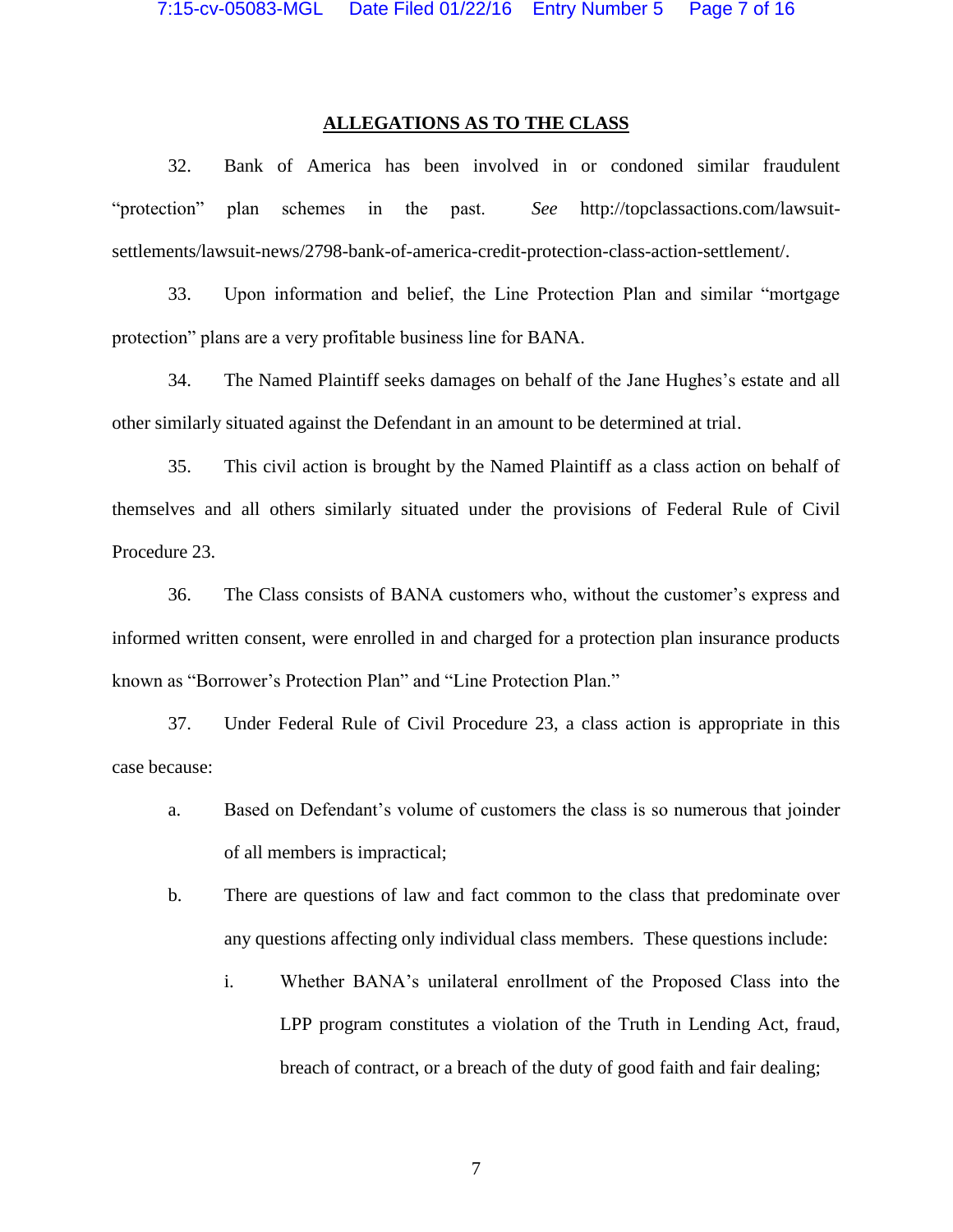- ii. Whether BANA committed fraudulent acts or otherwise was in breach of contract by drafting payments from the accounts of the Proposed Class without express authorization and in violation of the customer's election;
- c. The claims of Plaintiff are typical of the class members' claims. All are based on the same facts and legal theories;
- d. Plaintiff will fairly and adequately represent the class members' interests. All claims are based on the same facts and legal theories and Plaintiff's interests are consistent with the interests of the class; and
- e. Plaintiff has retained counsel experienced in bringing class actions.

38. Plaintiff's claims are typical of the claims of the members of the Proposed Class because: 1) Plaintiff satisfies each of the criteria of the Proposed Class; 2) all other members of the Proposed Class have suffered or may suffer the identical harm as the Proposed Class's plaintiff representative as a result of Defendant's violations of law as alleged herein; 3) the remedy sought by Plaintiff is also sought by each of the other members of the Proposed Class and is directed towards Defendant's conduct perpetrated on the Proposed Class as a whole.

39. A class action is superior for the fair and efficient adjudication of the class members' claims. The injury suffered by each individual class member may be disproportionate to the burden and expense of individual prosecution of complex and extensive litigation to proscribe Defendant's conduct and practices. Additionally, effective redress for each and every class member against Defendant may be limited or even impossible where serial, duplicitous, or concurrent litigation occurs on these disputes. Individualized litigation may lead to incongruous and conflicting judgments against Defendant. A class action procedure involving all class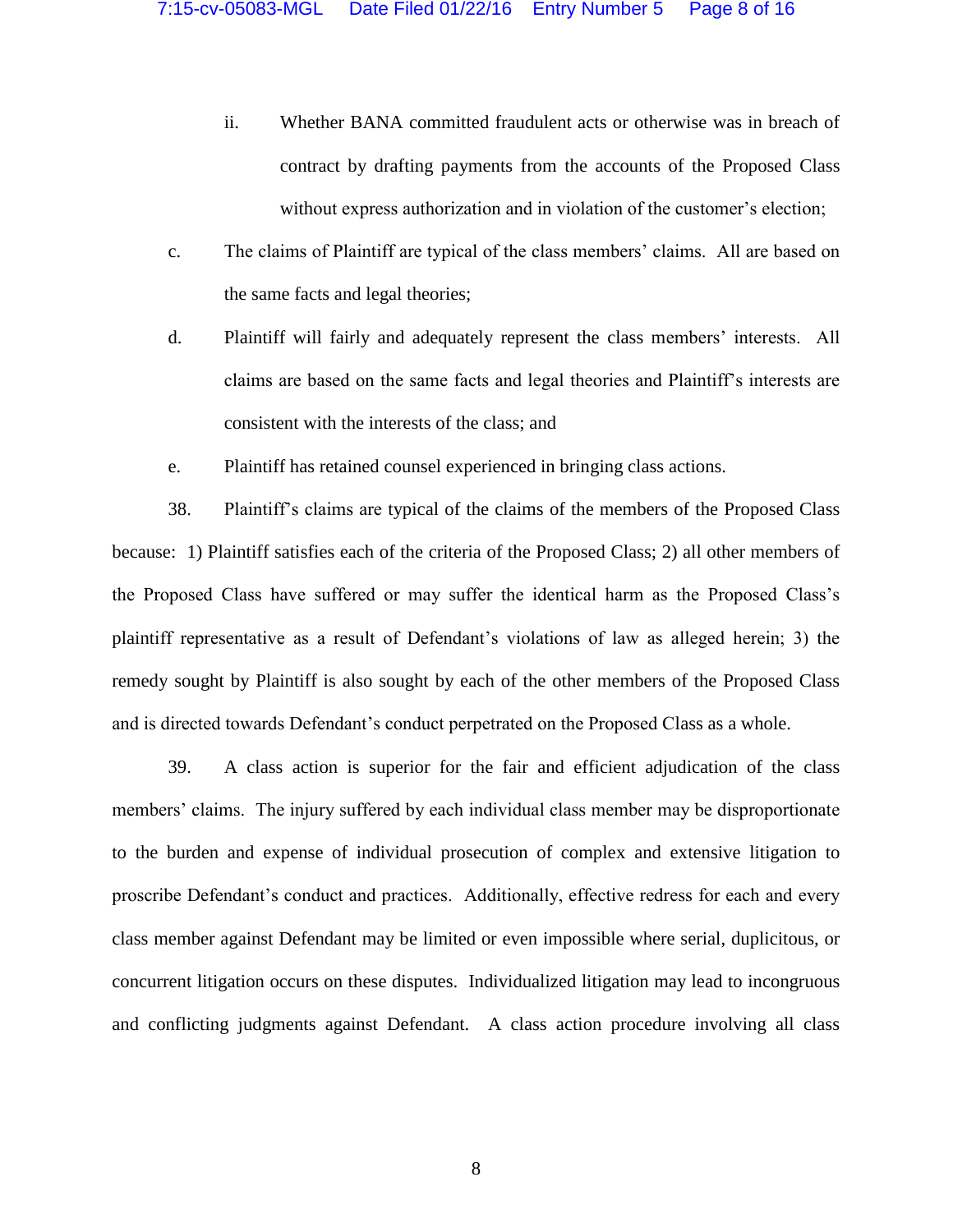members, Defendant and the court present fewer management difficulties, and provide the benefit of a single adjudication, economy of scale, and judicial efficiency and fairness.

# **FOR A FIRST CAUSE OF ACTION**

## **(Violation of the Truth in Lending Act—15 U.S.C. § 1601** *et seq.***)**

40. Plaintiff restates and realleges each and every allegation as if repeated herein verbatim.

41. Residential mortgage loan agreements and line of credit agreements between Defendant BANA and its customers, including the Agreement signed by Mr. and Mrs. Hughes, are subject to the disclosure requirements of the Truth in Lending Act ("TILA"), 15 U.S.C. § 1601 *et seq*., and all related regulations, commentary, and interpretive guidance promulgated by the Federal Reserve Board.

42. BANA is a "creditor" as defined by TILA.

43. BANA is required to clearly, conspicuously, and timely disclose all finance charges, other charges, and third party charges that may be imposed in connection with a mortgage loan or line of credit.

44. Voluntary credit insurance premiums must be included in the finance charges unless:

- a. The coverage of the debtor by the insurance is voluntary and this fact is clearly disclosed in writing; and
- b. In order to obtain the insurance in connection with the extension of credit, the person to whom the credit is extended must give specific affirmative written indication of his desire to do so.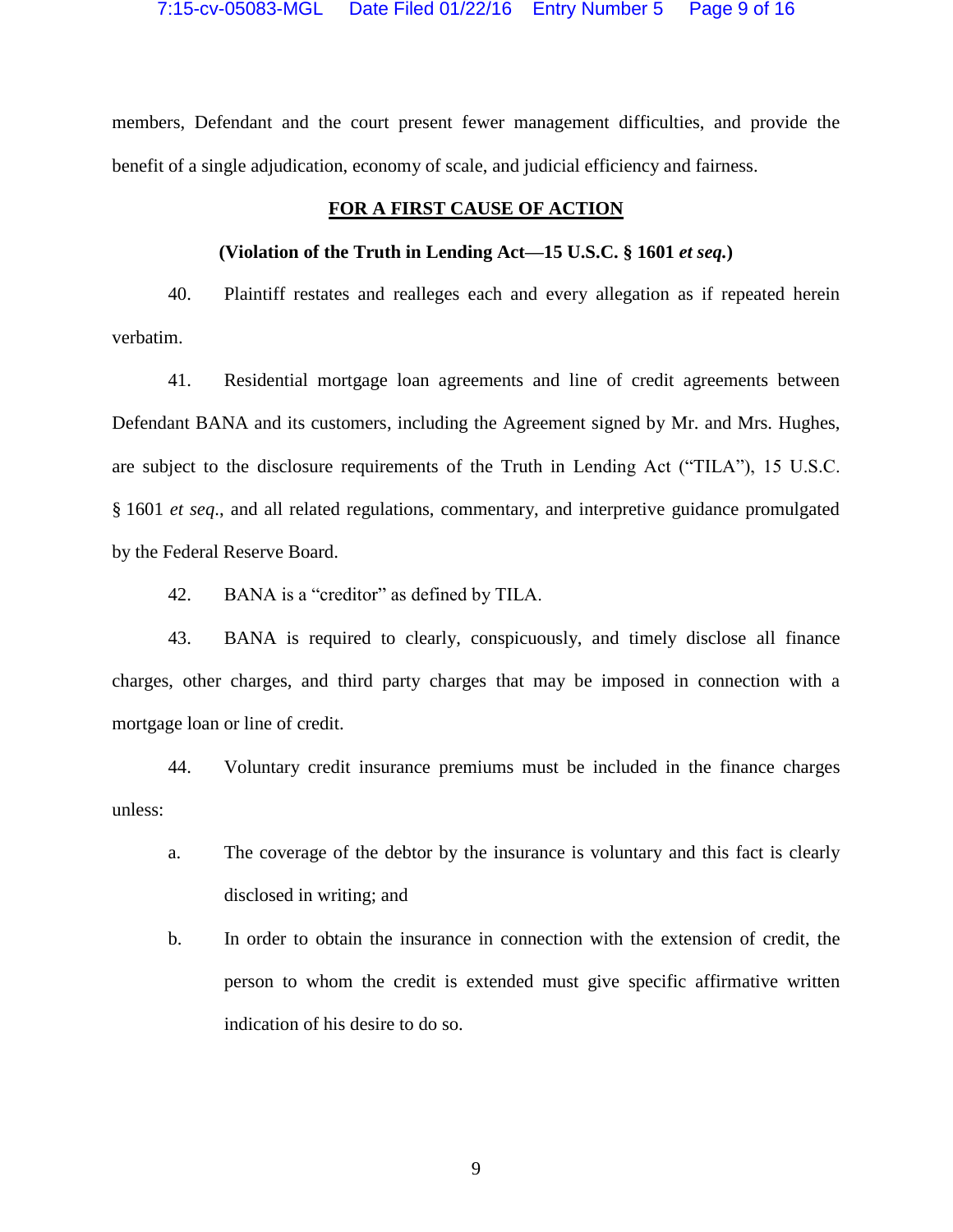45. BANA charged Mr. and Mrs. Hughes for Line Protection Plan premiums not only without specific affirmative written indication of their desire to purchase Line Protection Plan, but contrary to an explicit written declination of the purportedly "optional" plan. In doing so, BANA violated TILA by excluding the plan premium from the finance charge disclosed to Jane and John Hughes.

46. Plaintiff's TILA claim is timely because BANA admitted that it continued illegally charging the Hughes for the declined Line Protection Plan, until at least March 2015, which is within one year of the initially filed Complaint. Further, to the extent that the TILA violations set forth above occurred more than one year prior to the commencement of this action, Plaintiff did not discover and did not have a reasonable opportunity to discover BANA's illegal conduct because of BANA's fraudulent nondisclosures and misleading charge description and Mrs. Hughes age- and health- related cognitive difficulties until BANA sent its March 2015 cancellation notice.

47. BANA systematically and pervasively engaged in similar violations of TILA to the detriment of other members of the Proposed Class.

48. As a result of BANA's violations, Plaintiff and the Proposed Class are entitled to recover actual damages and statutory damages as provided by 15 U.S.C.  $\S$  1640(a)(1)-(2).

49. Plaintiff and the Proposed Class are also entitled to recovery or attorneys' fees and costs to be paid by BANA, as provided by 15 U.S.C.  $\S$  1640(a)(3).

## **FOR A SECOND CAUSE OF ACTION**

### **(Fraud)**

50. Plaintiff restates and realleges each and every allegation as if repeated herein verbatim.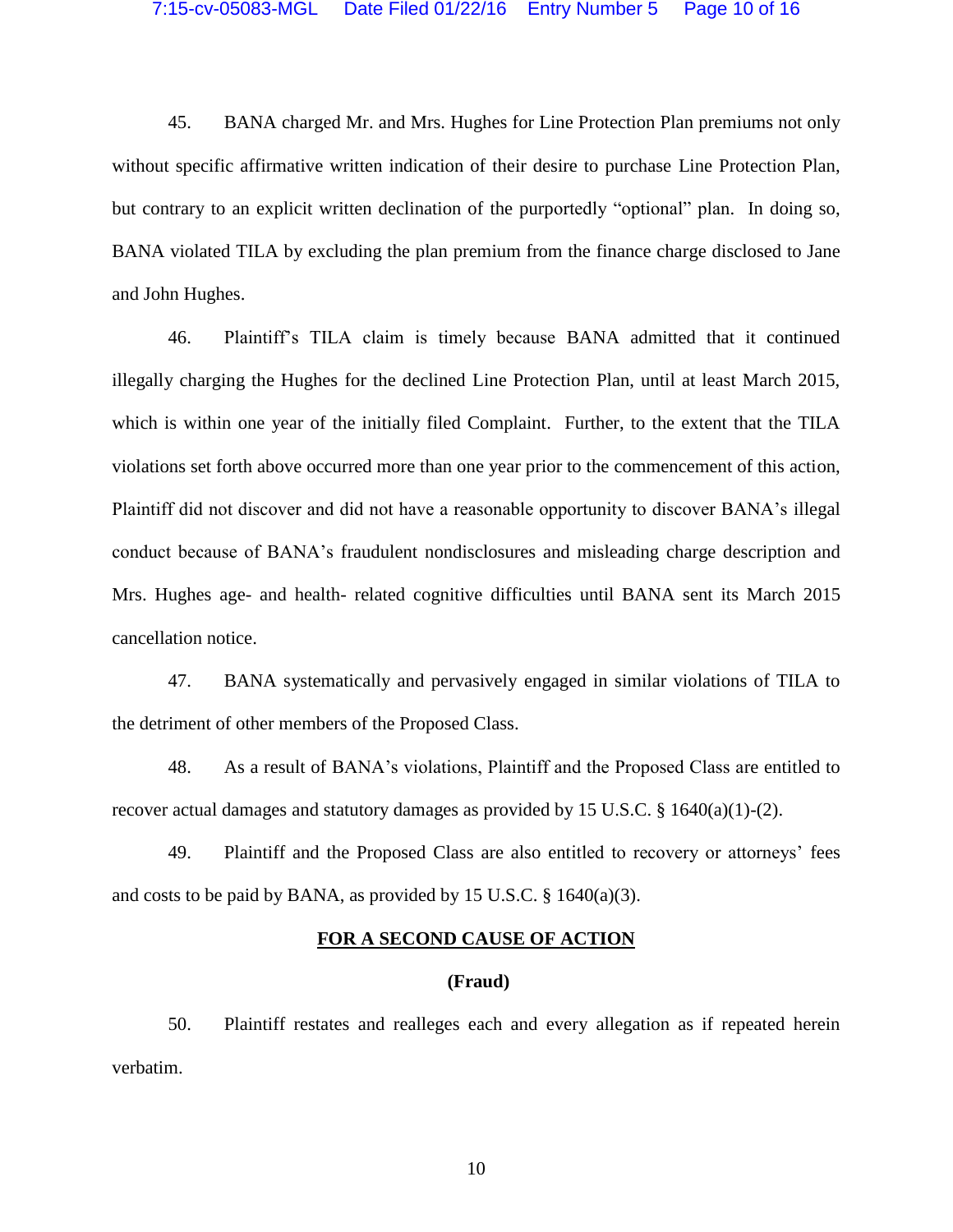51. Defendant BANA made the following false and material representations, among others alleged herein:

- a. BANA, with knowledge of the falsity or reckless disregard for the truth of its representation, through its Authorization agreement represented to Mr. and Mrs. Hughes that BANA would draft funds from the Hughes's account solely for monthly loan payments; and
- b. Through its Agreement with Mr. and Mrs. Hughes, BANA represented, with knowledge of the falsity or reckless disregard for the truth of its representation, that the Line Protection Plan was optional coverage that would only be added to the Hughes's credit line upon their request.
- 52. BANA made these representations to Mr. and Mrs. Hughes with the intent that

the borrowers be induced to enter into the Agreement with BANA and sign the Authorization to

grant BANA access to their account for purposes of drafting funds.

53. Mr. and Mrs. Hughes had no knowledge of the falsity of BANA's representations

and had the right to rely on these representations. The Hughes used reasonable prudence and diligence by documenting in writing their decision to decline LPP coverage.

54. Mr. and Mrs. Hughes relied on BANA's representations to their detriment, resulting in consequent and proximate injury in that BANA thereafter wrongly used its automatic drafting authorization to deduct payments from the Hughes's account for the Line Protection Plan without their knowledge and despite their expressed written rejection of that plan.

55. Due to the fraudulent nature of BANA's actions, Plaintiff is also entitled to punitive damages.

# **FOR A THIRD CAUSE OF ACTION**

# **(Fraudulent Concealment)**

56. Plaintiff restates and realleges each and every allegation as if repeated herein verbatim.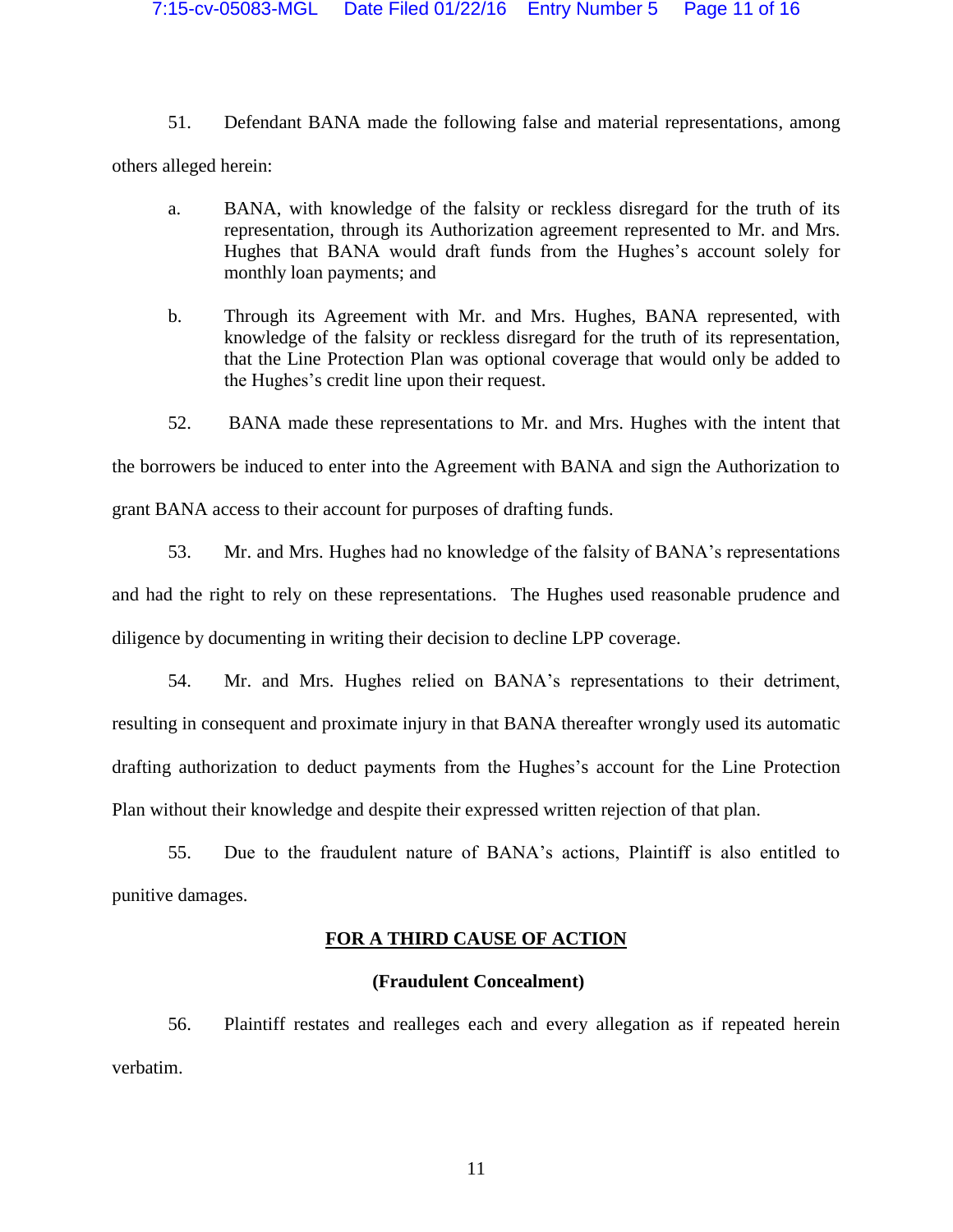#### 7:15-cv-05083-MGL Date Filed 01/22/16 Entry Number 5 Page 12 of 16

57. Pleading in the alternative, Defendant BANA intentionally concealed the material facts that it enrolled Mr. Hughes in the Line Protection Plan by not providing any notice to him or Mrs. Hughes of the enrollment.

58. Defendant BANA wrongly withdrew monthly payments for the Line Protection Plan from the Hughes's account under the confusing and non-descript transaction of "Ad Insurance Des:XXXXXX4374 ID: R# XXXXXXX1070 Indn:Hughes Sr, John P Co ID:XXXXXX4660 Ppd" with the intention that the Hughes's not be able to identify the true nature of the transaction.

59. Because the Hughes's entrusted BANA with authorization to draft monies from its account, and expressly reposed a trust in confidence in BANA with respect to automatic drafting transactions, BANA had a duty to disclose to Mr. and Mrs. Hughes that it unilaterally enrolled Mr. Hughes in the LLP problem and that BANA was drafting payments which were not authorized in the Authorization from the borrowers' account.

60. Alternatively, BANA had a duty to disclose the withdrawals arising from the fiduciary relationship between the parties.

61. As a result of BANA's concealment, Mr. and Mrs. Hughes suffered monetary damages in the amount of the unauthorized payments which BANA surreptitiously withdrew from their account.

62. Due to the fraudulent nature of BANA's actions, Plaintiff is also entitled to punitive damages.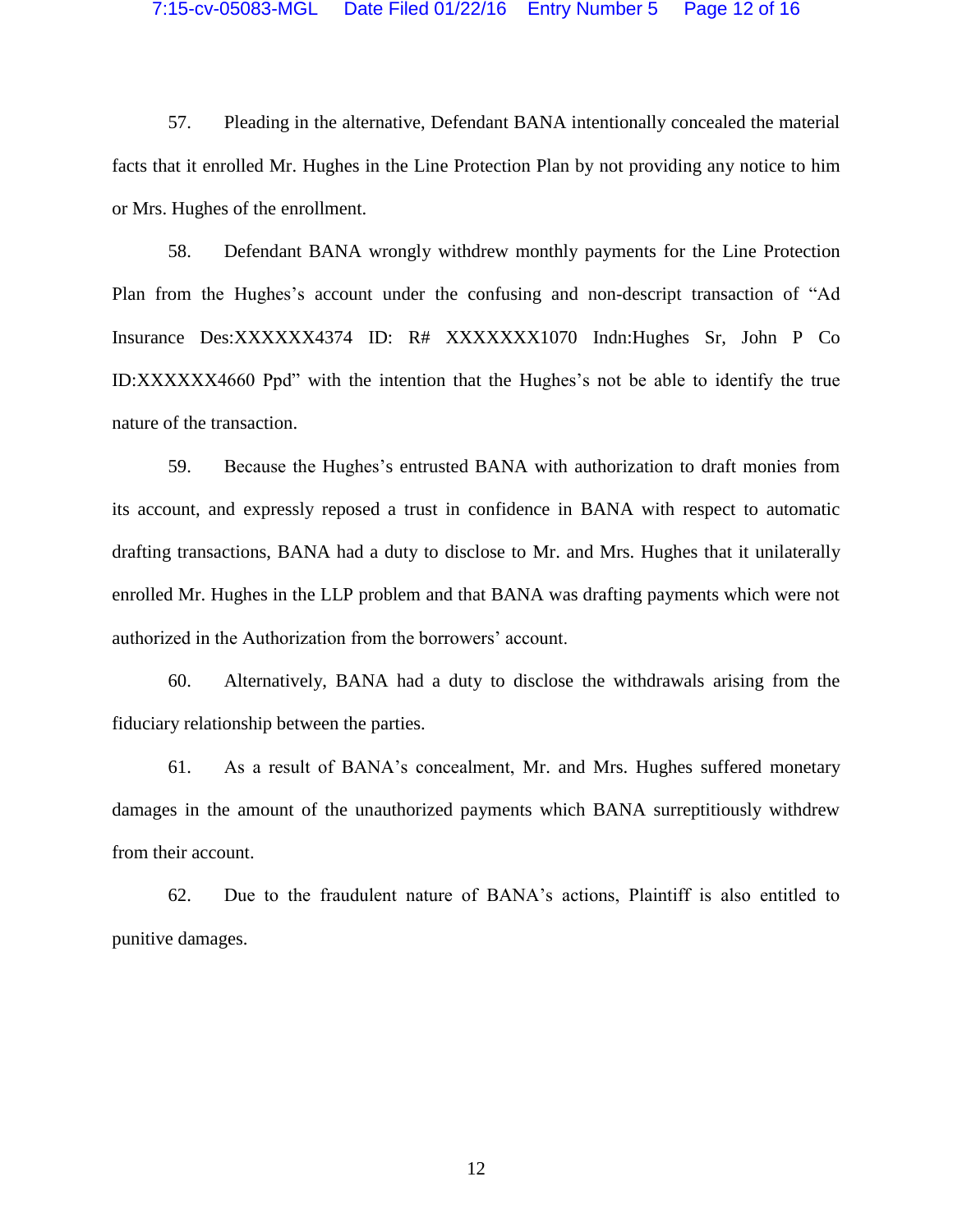## **FOR A FOURTH CAUSE OF ACTION**

# **(Breach of Contract)**

63. Plaintiff restates and realleges each and every allegation as if repeated herein verbatim.

64. Mr. and Mrs. Hughes and BANA entered into a binding agreement supported by good and valuable consideration which is represented by the Mortgage, the Agreement, the Authorization, and the Addendum collectively.

65. The Hughes performed all obligations required of it under the agreement, or has had the performance of any obligation excused.

66. Defendant BANA breached the agreement by enrolling Mr. Hughes in the Line Protection Plan without his express agreement, and without having him sign a separate addendum electing such coverage.

67. BANA further breached the agreement by drafting LPP payments from the Hughes's account, thereby exceeding its authority under the agreement, which is limited to drafting loan payments.

68. As a result of these breaches by BANA, Plaintiff's decedent suffered damages in the amount of the unauthorized payments which BANA surreptitiously withdrew from the joint bank account.

#### **FOR A FIFTH CAUSE OF ACTION**

### **(Breach of Contract Accompanied by Fraudulent Acts)**

69. Plaintiff restates and realleges each and every allegation as if repeated herein verbatim.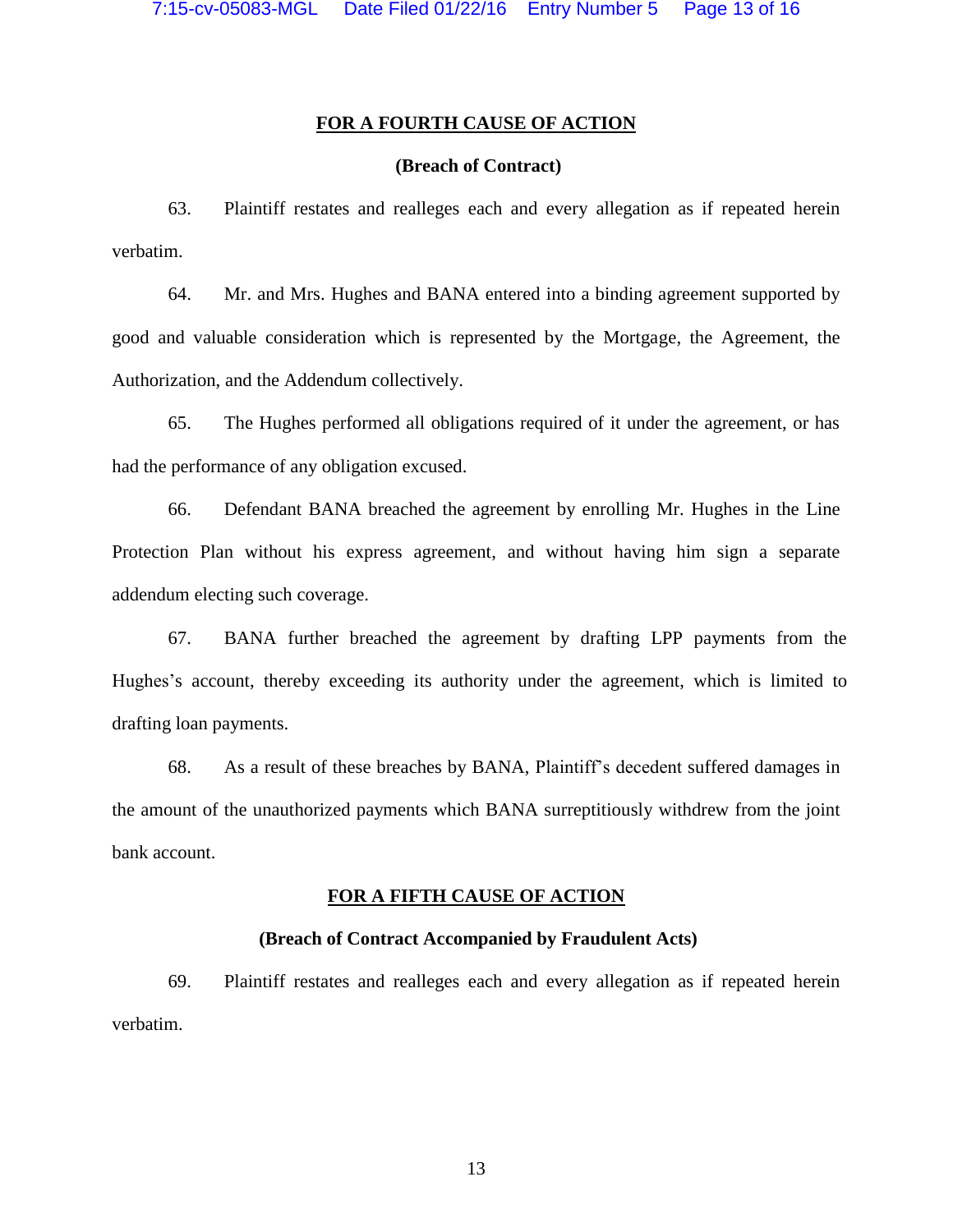#### 7:15-cv-05083-MGL Date Filed 01/22/16 Entry Number 5 Page 14 of 16

70. BANA, in addition to breaching its contract with the Hughes as set forth above, acted fraudulently by concealing that it enrolled Mr. Hughes in its Line Protection Plan without express permission and by drafting unauthorized payments for LPP from the Hughes's Account.

71. BANA had a fiduciary and contractual duty to disclose these facts to Mr. and Mrs. Hughes.

72. As a result of BANA's breach of contract accompanied by fraudulent concealment, Plaintiff's decedent was damaged in that she unknowingly paid for a benefit that was expressly declined.

73. Due to the fraudulent nature of BANA's actions, Plaintiff is also entitled to punitive damages.

## **FOR A SIXTH CAUSE OF ACTION**

### **(Breach of Duty of Good Faith and Fair Dealing)**

74. Plaintiff restates and realleges each and every allegation as if repeated herein verbatim.

75. BANA breached the duty of good faith and fair dealing implied in the transaction and owed to Plaintiff, inasmuch as BANA undertook the fraudulent, unfair, and deceptive conduct described herein. Further, in marketing and selling insurance (i.e., the "Line Protection Plan") under the guise of mortgage "protection," BANA violated S.C. Code Ann. § 38-25-110, et. seq., by engaging in the unauthorized business of insurance because BANA is not licensed to transact insurance business in South Carolina.

76. As a direct and proximate result of this breach of duty, Plaintiff has suffered damages.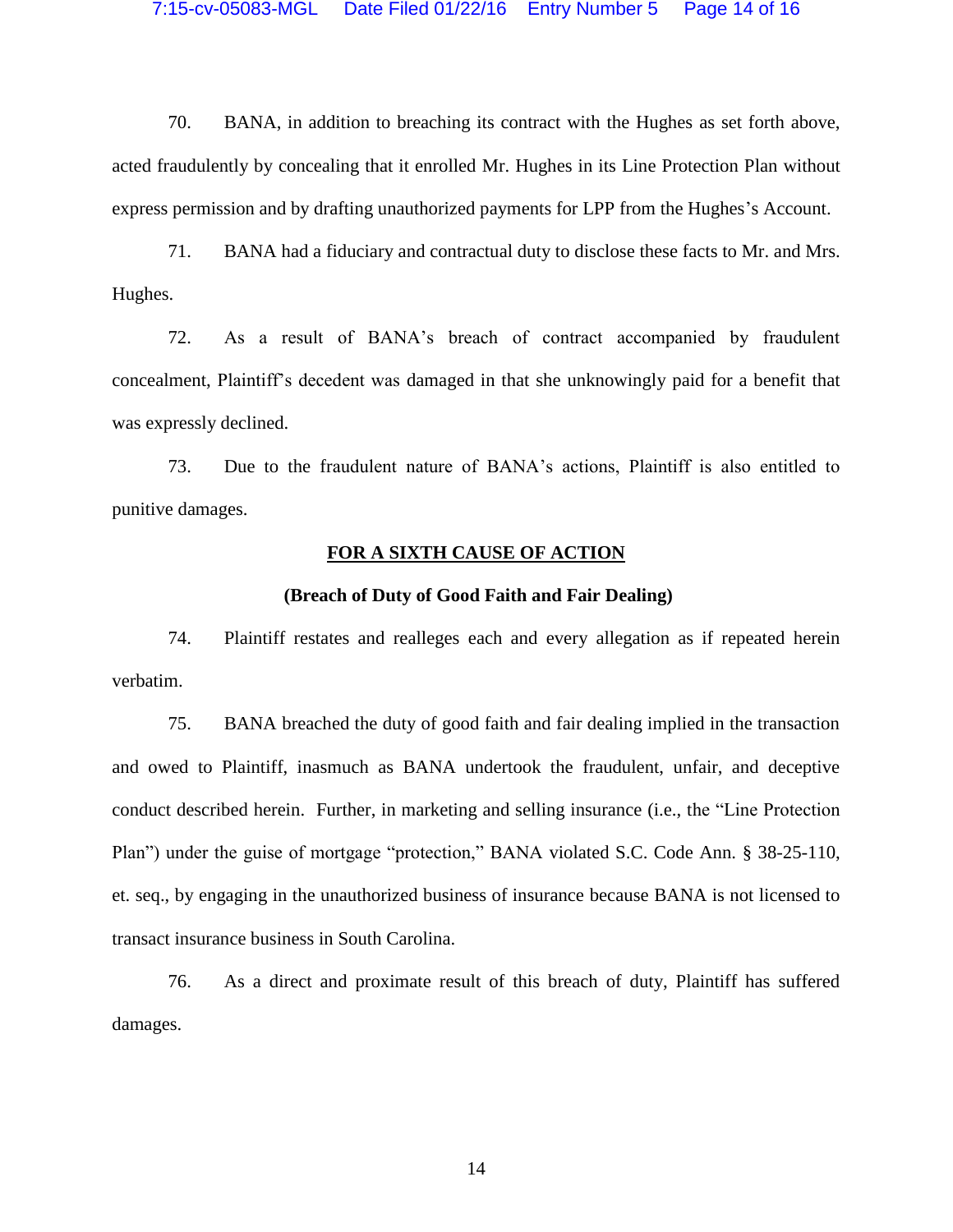77. BANA is vicariously liable for this cause of action for the actions of its employees, agents, contractors and/or servants under the doctrine of respondeat superior.

## **JURY TRIAL DEMAND**

78. Plaintiff hereby demands that all issues in this case triable before a jury be so tried.

# **DAMAGES**

WHEREFORE, Plaintiff prays for the following relief:

- A. For an order certifying the class defined herein, appointing undersigned counsel as class counsel, approving Plaintiff as class representative, and requiring that notice be provided to the class;
- B. Actual and punitive damages in excess of \$75,000.00 as determined at trial;
- C. Attorney fees and costs;
- D. Pre-judgment interest and post-judgment interest; and
- E. Such other and further relief as the Court deems just and proper.